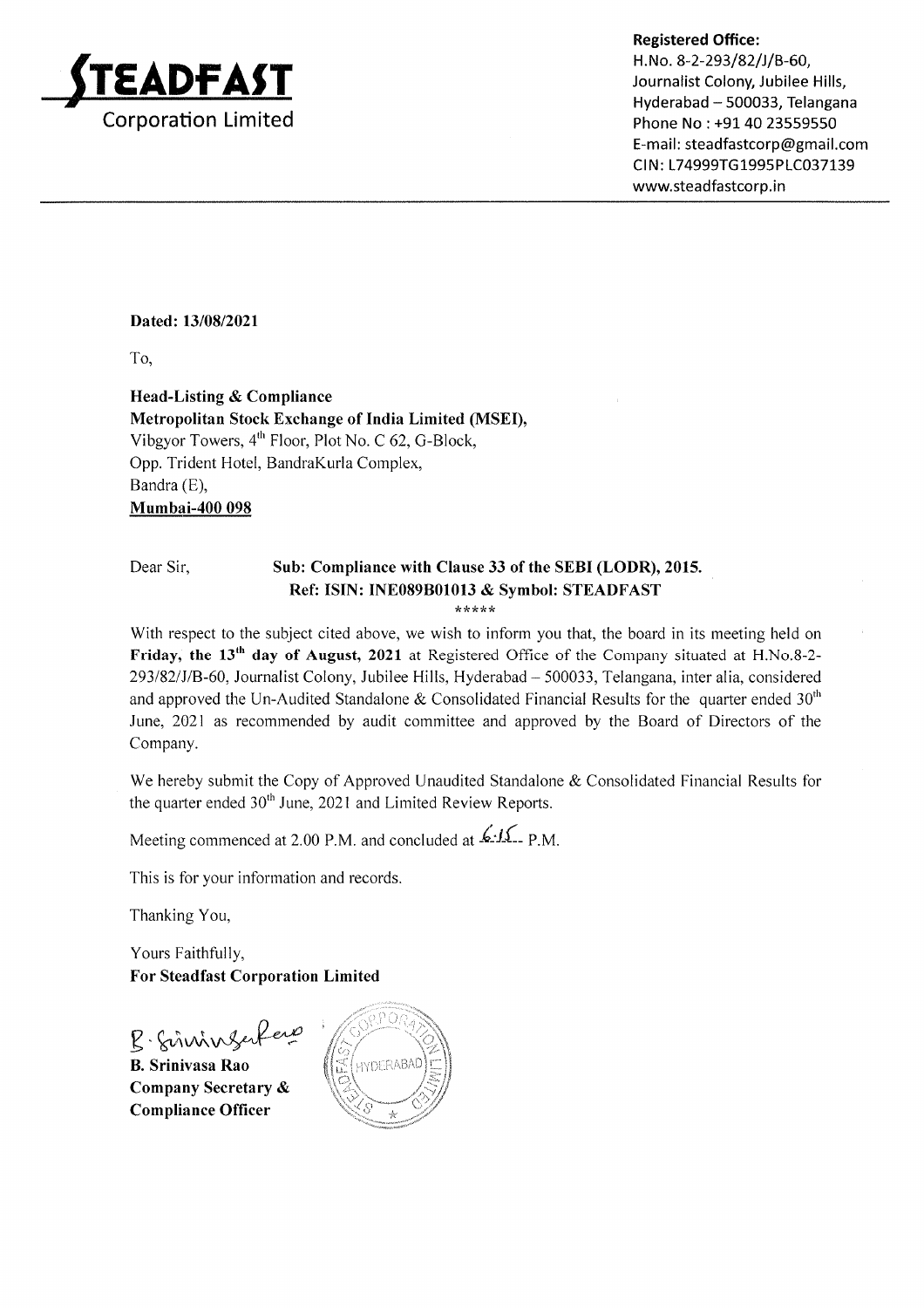

### Registered Office:

H.No. 8-2-293/82/J/B-60, Journalist Colony, Jubilee Hills, Hyderabad - 500033, Telangana Phone No : +91 40 23559550 E-mail: steadfastcorp@gmail.com CIN: L74999TG1995PLC037139 www.steadfastcorp.in

|                         | <b>Steadfast Corporation Limited</b>                                                    |               |                |            |                               |
|-------------------------|-----------------------------------------------------------------------------------------|---------------|----------------|------------|-------------------------------|
|                         | Statement of Standalone Unaudited Financial Results for the Quarter ended 30 June, 2021 |               |                |            |                               |
|                         |                                                                                         |               |                |            | Amount in Rs.lakhs except EPS |
| <b>SI</b>               | <b>Particulars</b>                                                                      | Quarter ended |                |            | <b>Year Ended</b>             |
| No                      |                                                                                         | 30.06.2021    | 31.03.2021     | 30.06.2020 | 31.03.2021                    |
|                         |                                                                                         | Unaudited     | <b>Audited</b> | Unaudited  | Audited                       |
| 1                       | Income from operations net                                                              | 4.04          | 4.09           | 3.04       | 72.39                         |
| $\overline{c}$          | Other Income                                                                            | 10.06         | 27.19          | 11.77      | 55.76                         |
| $\overline{\mathbf{3}}$ | Total Income $(1+2)$                                                                    | 14.10         | 31.28          | 14.81      | 128.15                        |
| $\overline{4}$          | <b>Expenses</b>                                                                         |               |                |            |                               |
|                         | a)Cost of Execution                                                                     | 0.55          | 0.55           | 0.39       | 58.67                         |
|                         | b)Employee benefit expenses                                                             | 4.42          | 5.92           | 5.10       | 23.54                         |
|                         | c)Depreciation and amortisation expense                                                 | 3.18          | 3.45           | 4.18       | 15.27                         |
|                         | d)Finance Costs                                                                         | 0.01          | 0.01           | 0.00       | 0.02                          |
|                         | e)Other operating expenses                                                              | 3.96          | 4.72           | 4.03       | 15.44                         |
|                         | <b>Total Expenses</b>                                                                   | 12.11         | 14.65          | 13.70      | 112.94                        |
| 5                       |                                                                                         |               |                |            |                               |
|                         | Profit beforeshare in net profit/(loss) of associate/ Firm (3-4)                        | 1.99          | 16.63          | 1.11       | 15.21                         |
|                         | Share in net profit/(loss) of Associate / Firm                                          | 0.00          | $-17.54$       | 0.00       | $-17.90$                      |
| 6                       | <b>Profit Before Tax</b>                                                                | 1.99          | $-0.91$        | 1.11       | $-2.69$                       |
| 7                       | <b>Tax Expense</b>                                                                      |               |                |            |                               |
|                         | a)Current tax                                                                           | 0.00          | 0.54           | 0.55       | 0.54                          |
|                         | b)Deferred tax                                                                          | $-0.07$       | $-0.01$        | 0.00       | $-0.42$                       |
| 8                       | <b>Total Tax Expense</b>                                                                | $-0.07$       | 0.53           | 0.55       | 0.12                          |
|                         | <b>Net Profit For The Period</b>                                                        | 2.06          | $-1.44$        | 0.56       | $-2.81$                       |
| 9                       | <b>Other Comprehensive Losses /Income</b>                                               |               |                |            | $\tilde{\phantom{a}}$         |
| 10                      | <b>Total Comprehensive Income</b>                                                       | 2.06          | $-1.44$        | 0.56       | $-2.81$                       |
| 11                      | Paid up equity share capital (Face Value : 10 per share)                                | 713.10        | 713.10         | 713.10     | 713.10                        |
| 12                      | <b>Total Other Equity</b>                                                               |               |                |            | 327.40                        |
| 13                      | Basic and diluted earnings per share (In $\bar{z}$ )                                    | 0.03          | $-0.02$        | 0.01       | $-0.04$                       |

Notes :

I The unaudited interim condensed financial statements for the quarter ended 30th June 2021 have been taken on record by the Board of Directors at its meeting held on 13th August 2021. The information presented above is extracted from the unaudited interim condensed financial statements. The interim condensed financial statements are prepared in accordance with the Indian Accounting Standards (lnd-AS) as prescribed under Section 133 of the Companies Act,2013 read with Rule 3 of the Companies (lndian Accounting Standards) Rules, 20 l5 and Companies (lndian Accounting Standards) Amendmenr Rules, 20t6.

2 Figures have been regrouped and rearranged wherever considered necessary in order to make them comparable with those of the current period.

3 The company operates in a single segment and the results pertain to a single segment.

For Steadfast Corporation Limited

 $\sqrt{d}$ 

<sup>K</sup>Vivek Reddy Managing Director DIN: 07907507



Place : Hyderabad Date : 13.08.2021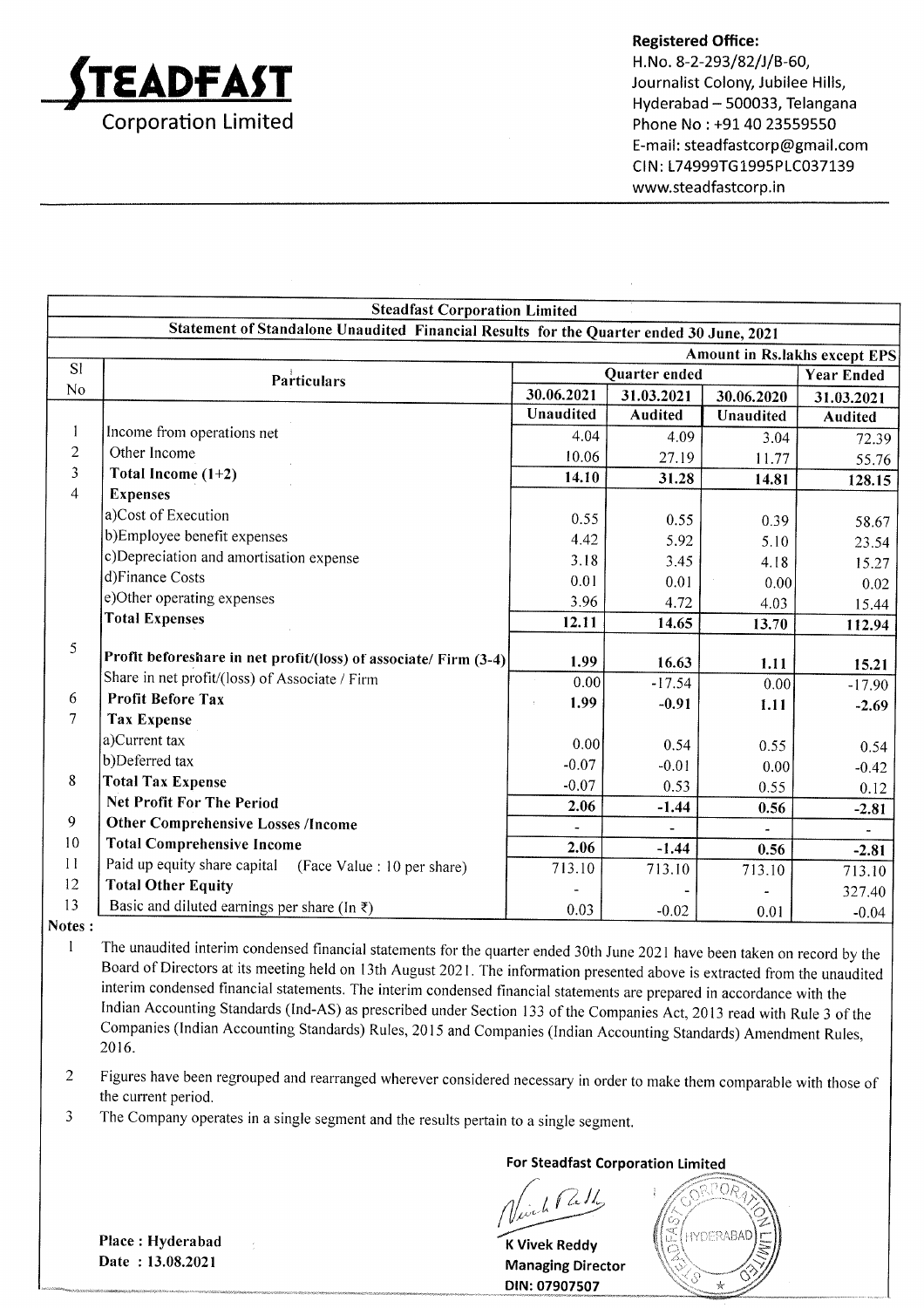

Limited review report on the Statement of unaudited standalone financial results of Steadfast Corporation Limited for the quarter ended 30 June <sup>2021</sup>

To

Board of Directors of Steadfast Corporation Limited

We have reviewed the accompanying Statement of unaudited standalone financial results of Steadfast Corporation Limited for the quarter ended 30 June 2021 ('the Statement").

This Statement, which is the responsibility of the Company's management and approved by the Board of Directors, has been prepared in accordance with the recognition and measurement principles laid down in Indian Accounting Standard 34 "lnterim Financial Reporting" ("lnd AS 34"), prescribed under Section <sup>133</sup> of the Companies Act,20l3, and other accounting principles generally accepted in India and in compliance with Regulation 33 of the Listing Regulations. Our responsibility is to issue a report on the Statement based on our review.

We conducted our review of the Statement in accordance with the Standard on Review Engagements (SRE) and 2410 "Review of Interim Financial Information Performed by the Independent Auditor of the Entity" issued by the Institute of Chartered Accountants of India. This standard requires that we plan and perform the review to obtain moderate assurance as to whether the Statement is free of material misstatement. A review is limited primarily to inquiries of company personnel and analytical procedures applied to financial data and thus provides less assurance than an audit. We have not performed an audit and accordingly, we do not express an audit opinion.

Attention is drawn to the fact that the figures for the 3 months ended 31 March 2021 as reported in these financial results are the balancing figures between audited figures in respect of the full previous financial year and the published year to date figures up to the third quarter of the previous financial year. The figures up to the end of the third quarter of previous financial year had only been reviewed and not subjected to audit.

Based on our review conducted as above, nothing has come to our attention that causes us to believe that the accompanying Statement, prepared in accordance with applicable accounting standards and other recognised accounting practices and policies has not disclosed the information required to be disclosed in terms of Regulation 33 of the SEBI (Listing Obligations and Disclosure Requirements) Regulations, 2015 including the manner in which it is to be disclosed, or that it contains any material misstatement.

For Ramasamy Koteswara Rao and Co LLP Chartered Accountants (Firm's Registration No.0 I 03965/5200084)

 $\Gamma$  for  $\chi$ 

Murali Krishna Reddy Telluri Partner (Membership No. 223022) UDIN: 21223022AAAAPM4202

Place: Hyderabad Date: l3-08-2021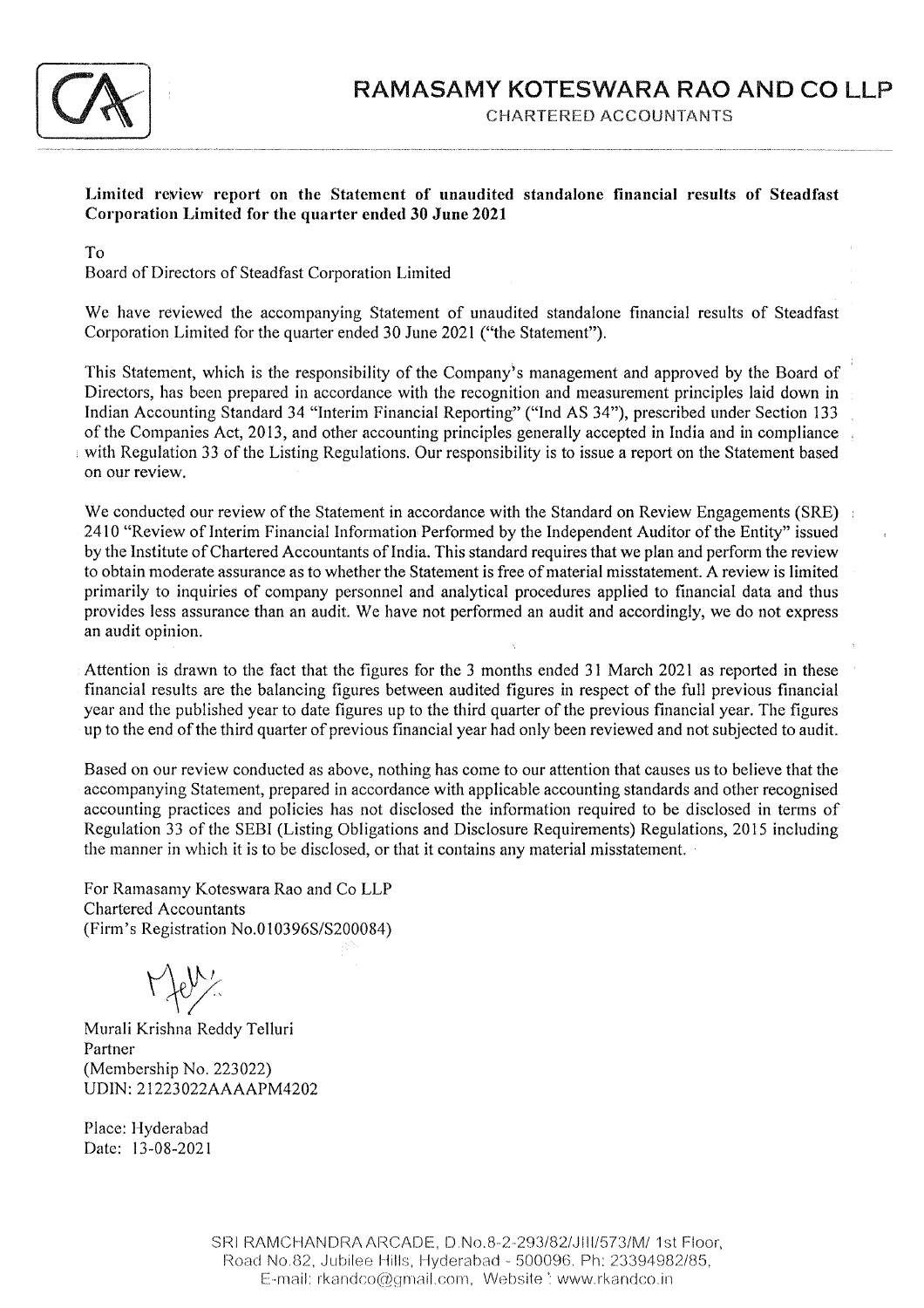

### Registered Office:

H. No. 8-2-293/82/J/B-60, Journalist Colony, Jubilee Hills, Hyderabad - 500033, Telangana Phone No : +91 40 23559550 E-mail : steadfastcorp@gmail.com CIN: L74999TG1995PLC037139 www.steadfastcorp.in

|                | <b>Steadfast Corporation Limited</b>                                                                                        |                   |                          |                                  |                          |
|----------------|-----------------------------------------------------------------------------------------------------------------------------|-------------------|--------------------------|----------------------------------|--------------------------|
|                | Statement of Consolidated Un-audited financial results for the quarter ended 30th June 2021                                 |                   |                          |                                  |                          |
|                |                                                                                                                             |                   |                          | (Amount in Rs. Lakhs except EPS) |                          |
| <b>SI</b>      | <b>Particulars</b>                                                                                                          | Quarter ended     |                          |                                  | Year ended               |
| No             |                                                                                                                             | 30.06.2021        | 31.03.2021               | 30.06.2020                       | 31.03.2021               |
|                |                                                                                                                             | <b>Un-Audited</b> | <b>Audited</b>           | <b>Un-Audited</b>                | Audited                  |
| $1$ .          | Income from operations net                                                                                                  | 4.04              | 30.81                    | 29.64                            | 218.59                   |
| $\overline{2}$ | Other Income                                                                                                                | 10.06             | 27.19                    | 11.77                            | 55.76                    |
| 3              | Total Income $(1+2)$                                                                                                        | 14.10             | 58.00                    | 41.41                            | 274.35                   |
| $\overline{4}$ | <b>Expenses</b>                                                                                                             |                   |                          |                                  |                          |
|                | a)Cost of Execution                                                                                                         | 0.55              | 0.49                     | 1.09                             | 65.33                    |
|                | b)Employee benefit expenses                                                                                                 | 4.42              | 20.78                    | 10.53                            | 64.61                    |
|                | c)Depreciation and amortisation expense                                                                                     | 3.18              | 40.60                    | 17.84                            | 120.63                   |
|                | d)Finance Costs                                                                                                             | 0.01              | 0.01                     | 0.00                             | 0.02                     |
|                | e)Other operating expenses                                                                                                  | 3.96              | 11.37                    | 9.29                             | 41.10                    |
|                | <b>Total Expenses</b>                                                                                                       | 12.11             | 73.26                    | 38.75                            | 291.69                   |
| 5              | Profit beforeshare in net profit/(loss) of associate/Firm (3-                                                               |                   |                          |                                  |                          |
|                | 4)                                                                                                                          | 1.99              | $-15.25$                 | 2.66                             | $-17.34$                 |
|                | Share in net profit/(loss) of JV                                                                                            | 0.00              | 0.06                     | 0.00                             | 0.06                     |
| 6              | <b>Profit Before Tax</b>                                                                                                    | 1.99              | $-15.19$                 | 2.66                             | $-17.27$                 |
| 7              | <b>Tax Expense</b>                                                                                                          |                   |                          |                                  |                          |
|                | a)Current tax                                                                                                               | 0.00              | 0.54                     | 1.03                             | 0.54                     |
|                | b)Deferred tax                                                                                                              | $-0.07$           | $-0.01$                  | 0.00                             | $-0.42$                  |
| 8              | <b>Total Tax Expense</b>                                                                                                    | $-0.07$           | 0.53                     | 1.03                             | 0.12                     |
|                | <b>Net Profit For The Period</b>                                                                                            | 2.06              | $-15.72$                 | 1.63                             | $-17.39$                 |
| 9              | <b>Other Comprehensive Losses /Income</b>                                                                                   |                   | $\overline{\phantom{a}}$ |                                  | $\overline{\phantom{a}}$ |
| 10             | <b>Total Comprehensive Income</b>                                                                                           | 2.06              | $-15.72$                 | 1.63                             | $-17.39$                 |
| 11             | Paid up equity share capital (Face Value : 10 per share)                                                                    | 713.10            | 713.10                   | 713.10                           | 713.10                   |
| 12             | <b>Total Other Equity</b>                                                                                                   |                   |                          |                                  | 331.24                   |
| 13             | Basic and diluted earnings per share (In $\bar{x}$ )                                                                        | 0.03              | $-0.22$                  | 0.02                             | $-0.24$                  |
| Notes:         |                                                                                                                             |                   |                          |                                  |                          |
|                | The Un-audited interim condensed financial statements for the quarter ended 30th June 2021 have been taken on record by the |                   |                          |                                  |                          |

The Un-audited interim condensed financial statements for the quarter ended 30th June 2021 have been taken on record by the Board of Directors at its meeting held on 13th August 2021. The information presented above is extracted from the unaudited interim condensed financial statements.The interim condensed financial statements are prepared in accordance with the Indian Accounting Standards (lnd-AS) as prescribed under Section 133 of the Companies Act,20l3 read with Rule 3 of the Companies (lndian Accounting Standards) Rules, 2015 and Companies (lndian Accounting Standards) Amendment Rules, 2016.

2 Figures have been regrouped and rearranged wherever considered necessary in order to make them comparable with those of the current period.

3 The Company operates in a single segment and the results pertain to a single segment.

4 lThe Consolidated Financial results are reviewed by the statutory Auditor ofthe company.

For Steadfast Corporation Limited

Place: Hyderabad Date : 13-08-2021

Managing Director DIN: 07907507

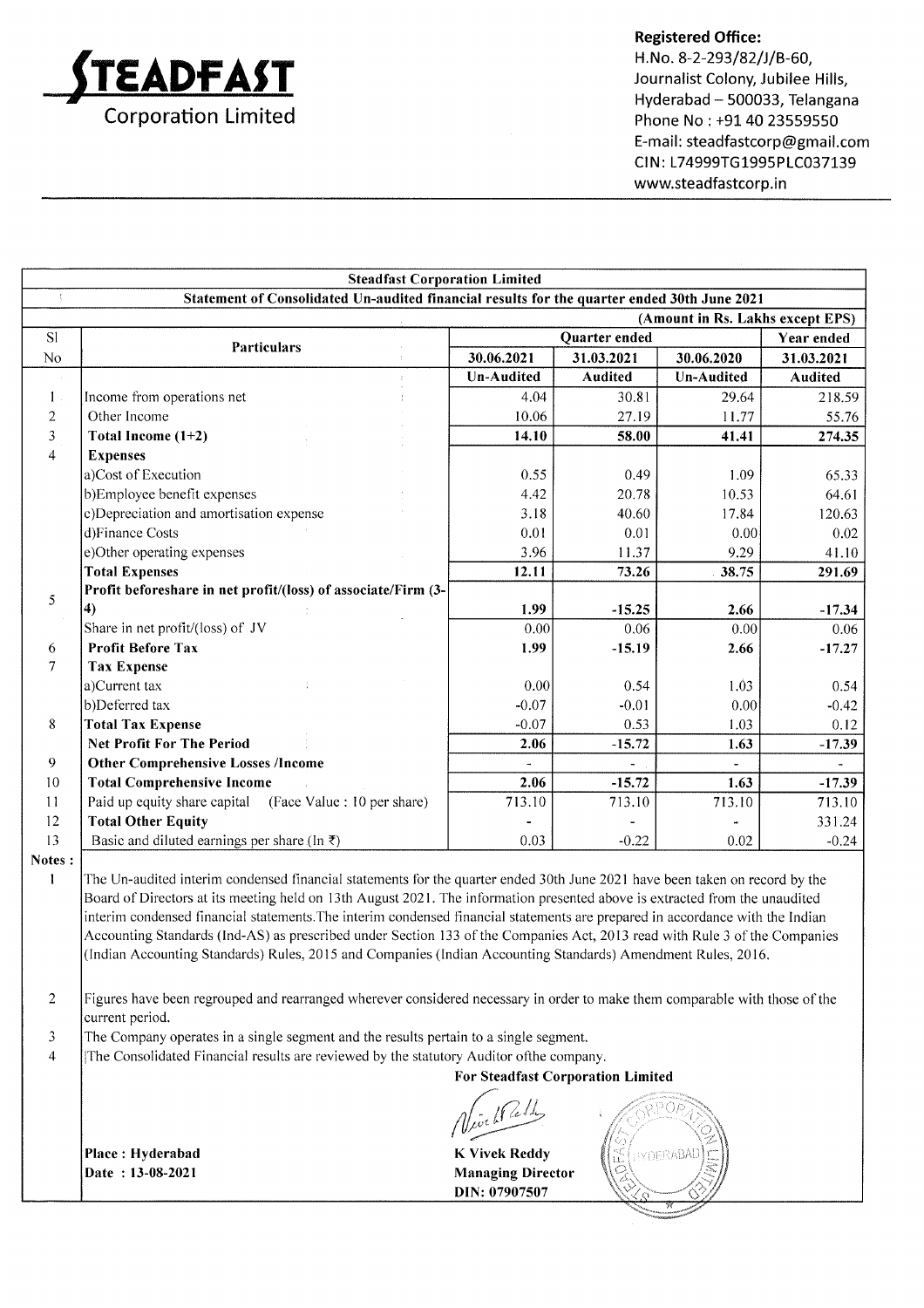

# RAMASAMY KOTESWARA RAO AND CO LLP

CHARTERED ACCOUNTANTS

Limited review report on Statement of unaudited quarterly consolidated financial results under Regulation<br>33-of the Listing Regulations of Steadfast Corporation Limited for the quarter ended 30-June 2021

To

Board of Directors of Steadfast Corporation Limited

We have reviewed the accompanying Statement of unaudited consolidated financial results of Steadfast Corporation Limited ("the Parent") and its subsidiaries (the Parent and its subsidiaries together referred to as "the Group") for the quarter ended 30 June 2021 ("the Statement"), being submitted by the Parent pursuant to the requirements of Regulation 33 of the SEBI (Listing Obligations and Disclosure Requirements) Regulations,20l5, as amended ('Listing Regulations'),

This Statement, which is the responsibility of the Parent's management and approved by the Parent's Board of Directors, has been prepared in accordance with the recognition and measurement principles laid down in Indian Accounting Standard:34 "Interim Financial Reporting" ("Ind AS 34"), prescribed under Section 133 of the Companies Act, 2013, and other accounting principles generally accepted in India and in compliance with Regulation 33 of the Listing Regulations. Our responsibility is to express a conclusion on the Statement based on our review.

We conducted our review of the Statement in accordance with the Standard on Review Engagements (SRE) 2410 "Review of Interim Flnancial Information Performed by the Independent Auditor of the Entity", issued by the Institute of Chartered Accountants of India, A review of interim financial information consists of making inquiries, primarily of persons responsible for financial and accounting matters, and applying analytical and other review procedures, A review is substantially less in scope than an audit conducted in accordance with Standards on Auditing and consequently does not enable us to obtain assurance that we would become aware of all significant matters that might be identified in an audit. Accordingly, we do not express an audit opinion.

We also performed procedures in accordance with the circular issued by the SEBI under Regulation 33 (8) of the Listing Regulations, to the extent applicable.

The Statement includes the results of M/s. RAUS- SCL (JV), Hyderabad (Associate Entity)

Our opinion on the statements is not modified in respect if the above matters with respect to our reliance on the work done and the reports of the other auditors.

Attention is drawn to the fact that the figures for the 3 months ended 31 March 2021 as reported in these financial results are the balancing figures between audited figures in respect of the full previous financial year and the published year to date figures up to the third quarter of the previous financial year. The figures up to the end of the third quarter of previous financial year had only been reviewed and not subjected to audit.

Based on our review conducted and procedures performed as stated in paragraph above nothing has come to our attention that causes us to believe that the accompanying Statement, prepared in accordance with the recognition and measurement principles laid down in the aforesaid Indian Accounting Standard and other accounting principles generally accepted in India, has not disclosed the information required to be disclosed in terms of Regulation <sup>33</sup> of the Listing Regulations, including the rnarner in which it is to be disclosed, or that it contains any material misstatement.

For Ramasamy Koteswara Rao and Co LLP

Chartered Accountants

(Firm's Registration No.010396S/S200084)<br> $\bigvee_{\mathcal{C}}\bigvee_{\mathcal{C}}\bigvee_{\mathcal{C}}$ 

Murali Krishna Reddy Telluri Partner  $(Membership No. 223022)$ UDIN: 21223022AAAAPN4505 Place: Hyderabad Date: l3-08-2021

SRI RAMCHANDRA ARCADE, D.No.8-2-293/82/JIII/573/M/ 1st Floor, Road No.B2, Jubilee Hills, Hyderabad - 500096. Ph: 23394982/85, E-mail: rkandco@gmail.com, Website : www.rkandco.in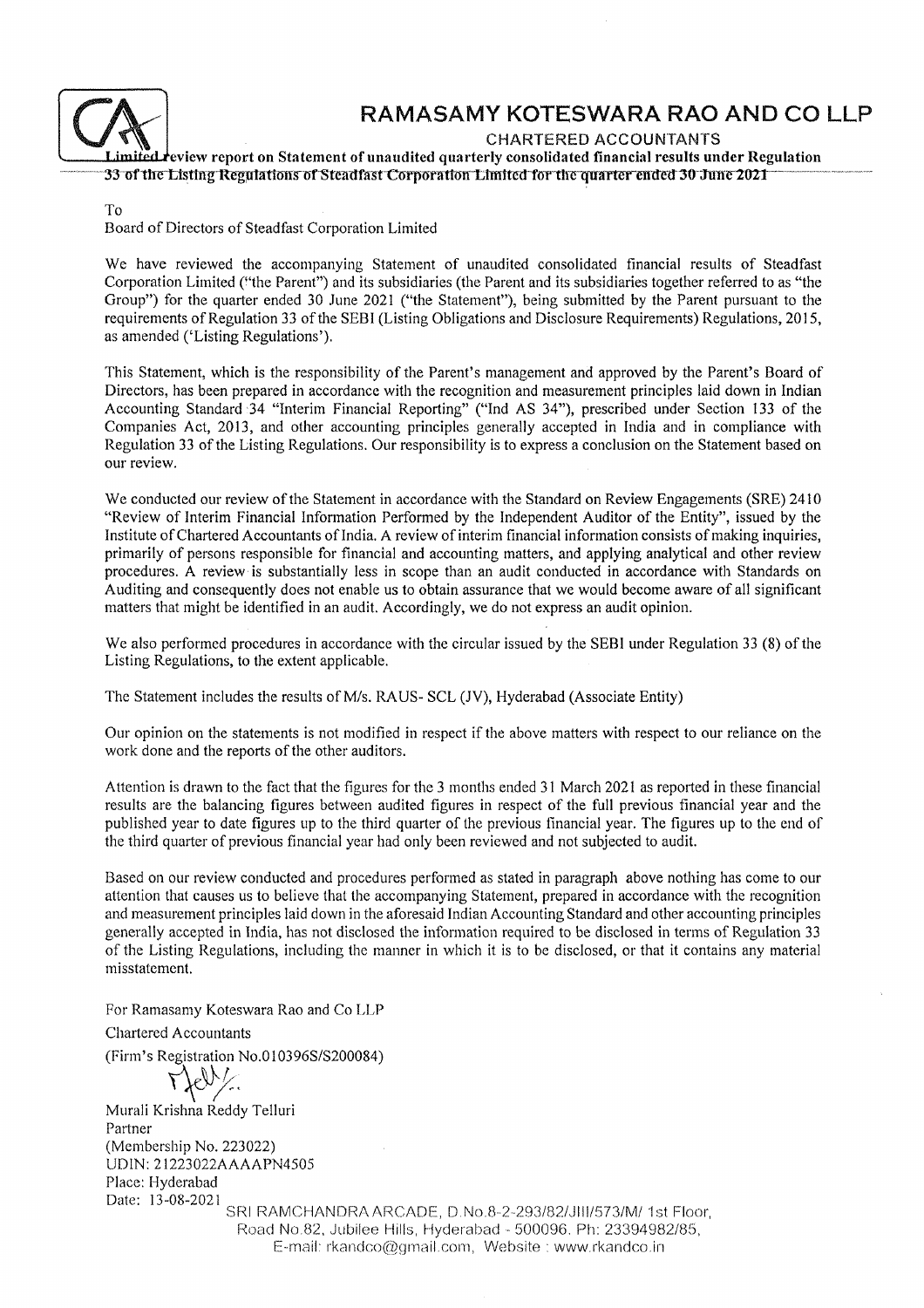

Hyderabad - 500033, Telangana Phone No : +91 40 23559550 E-mail: steadfastcorp@gmail.com CIN: L74999TG1995PLC037139 www.steadfastcorp.in

t-

### Dated: 13/08/2021

To,

The Head - Listing & Compliance Metropolitan Stock Exchange of India Ltd. (MSED Vibgyor Towers, 4th floor, Plot No C 62, G - Block, Opp. Trident Hotel, BandraKurla Complex, Bandra (E), Mumbai - 400 098

Dear Sir,

## Sub: Intimation under Regulation 30 of the SEBI (Listing Obligations and Disclosure Requirements) Regulations, 2015 with reference to SEBI Circular bearing reference no. SEBIIHO/CFD/CMDIICIRIP/2020/84 dated 20th May, 2020

We would like to inform you the impact of COVID-19 pandemic and ensuing nation-wide lockdown on the Company pursuant to Regulation 30 of the SEBI (Listing Obligations and Disclosure Requirements) Regulations, 20 I5.

| Disclosures on impact analysis of COVID-19 pandemic on Company's operations |
|-----------------------------------------------------------------------------|
|                                                                             |

|                | Impact of the Co VID-19 pandemic<br>on the business                                                             | During the first quarter the operations of the Company<br>was not impacted. Hence there was no impact on the<br>business of the Company                                                                                                                                                                                                                                                                           |
|----------------|-----------------------------------------------------------------------------------------------------------------|-------------------------------------------------------------------------------------------------------------------------------------------------------------------------------------------------------------------------------------------------------------------------------------------------------------------------------------------------------------------------------------------------------------------|
| $\overline{2}$ | Ability to maintain operations<br>including the factories/units/office<br>spaces functioning and closed<br>down | During the quarter the operations of the Company have<br>done. There was no barriers to operations of the<br>Company                                                                                                                                                                                                                                                                                              |
| 3              | Schedule, if any, for restarting the                                                                            | The registered Office was also opened during the quarter.<br>As stated above in Point 2.                                                                                                                                                                                                                                                                                                                          |
|                | operations                                                                                                      |                                                                                                                                                                                                                                                                                                                                                                                                                   |
| $\overline{4}$ | Steps taken to ensure smooth<br>functioning of operations                                                       | The Company issued COVID-19 alerts and guidelines<br>from time to time and adopted suitable measures to safe<br>guard the employees and for smooth functioning of<br>operations. The Company has taken adequate safety<br>measures including thermal checkup at entry level, self-<br>sanitizing, wearing masks within our premises, social<br>distancing and multiple levels of sanitizations at work<br>places. |
|                |                                                                                                                 | All the safety measures are being followed on an ongoing<br>basis to prevent the spread of virus.                                                                                                                                                                                                                                                                                                                 |
| 5              | Estimation of the future impact of<br>COVID-19 on its operations                                                | The Pandemic of Covid-19 virus brought about<br>SE HYDERAR<br>disruptions in the Construction industry which could.                                                                                                                                                                                                                                                                                               |
|                |                                                                                                                 |                                                                                                                                                                                                                                                                                                                                                                                                                   |

Ninh Pulle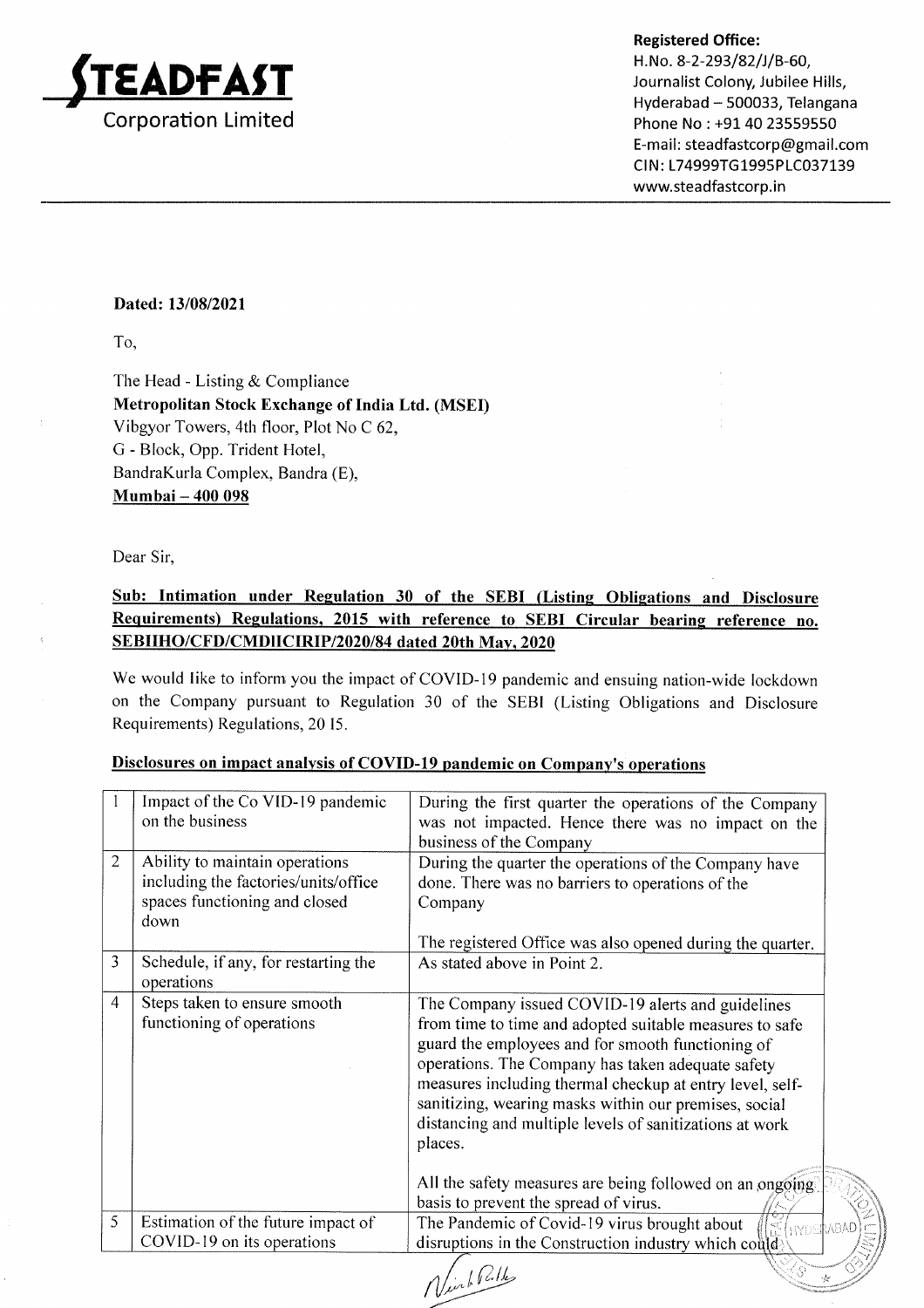|                |                                                                                                                                                           |                                                                    | have lasting impact operations.                                                                                                                                                                             |  |  |
|----------------|-----------------------------------------------------------------------------------------------------------------------------------------------------------|--------------------------------------------------------------------|-------------------------------------------------------------------------------------------------------------------------------------------------------------------------------------------------------------|--|--|
|                |                                                                                                                                                           |                                                                    | And we have fixed incomes on interests and hire<br>vehicles. There was no impact on revenues of the<br>Company.                                                                                             |  |  |
| 6              |                                                                                                                                                           | Details of impact of CoVID-19 on our Company:                      |                                                                                                                                                                                                             |  |  |
|                | a                                                                                                                                                         | Capital and financial resources                                    | Barring the affect of the reduction of revenues and<br>attendant profits during and after lock down, the<br>Company does not envisage material impact on its<br>financial resources or on Capital deployed. |  |  |
|                | $\mathbf b$                                                                                                                                               | Profitability                                                      | The profitability would be impacted to the extent of loss<br>of production and revenues, during the lock down period<br>and on future earnings the judgment of which is<br>subjective at this stage.        |  |  |
|                | $\mathbf c$                                                                                                                                               | Liquidity position                                                 | No material impact on Company's liquidity position                                                                                                                                                          |  |  |
|                | d                                                                                                                                                         | Ability to service debt and other<br>of its financing arrangements | The Company have adequate leverage for the size of its<br>operations.                                                                                                                                       |  |  |
|                | e                                                                                                                                                         | Assets                                                             | No impact.                                                                                                                                                                                                  |  |  |
|                | $\mathbf f$                                                                                                                                               | Internal financial reporting and<br>control                        | Not affected.                                                                                                                                                                                               |  |  |
|                | g                                                                                                                                                         | Supply chain                                                       | There was no disruption in relation to<br>Logistics/supply chain during quarter.                                                                                                                            |  |  |
|                | $\mathbf h$                                                                                                                                               | Demand for its products/<br>services                               | There has been a slowdown in the construction industry<br>during the lock down, migrant labour availability for<br>construction activity etc.                                                               |  |  |
|                |                                                                                                                                                           |                                                                    | However, there no impact on demand for Company at<br>this point of time.                                                                                                                                    |  |  |
| $\overline{7}$ | Existing contracts/agreements where<br>non-fulfilment of the obligations by<br>any party will have significant<br>impact on the listed entity's business. |                                                                    | There are no such contracts which could give rise to<br>mandatory obligations and so penalties etc. in any of the<br>Company's business transactions.                                                       |  |  |
| 8              | Other relevant material updates about<br>the listed entity's business                                                                                     |                                                                    | There are no other material updates.                                                                                                                                                                        |  |  |

 $\mathcal{L}$ 

This is for your information and records Thanking you, Yours faithfully, For Steadfast Corporation Limited

 $\ell'$  $\lambda$ 

Managing Director DIN-07907507 K. Vivek Reddy

ORPOA E HYDERABAD  $\frac{1}{N}$